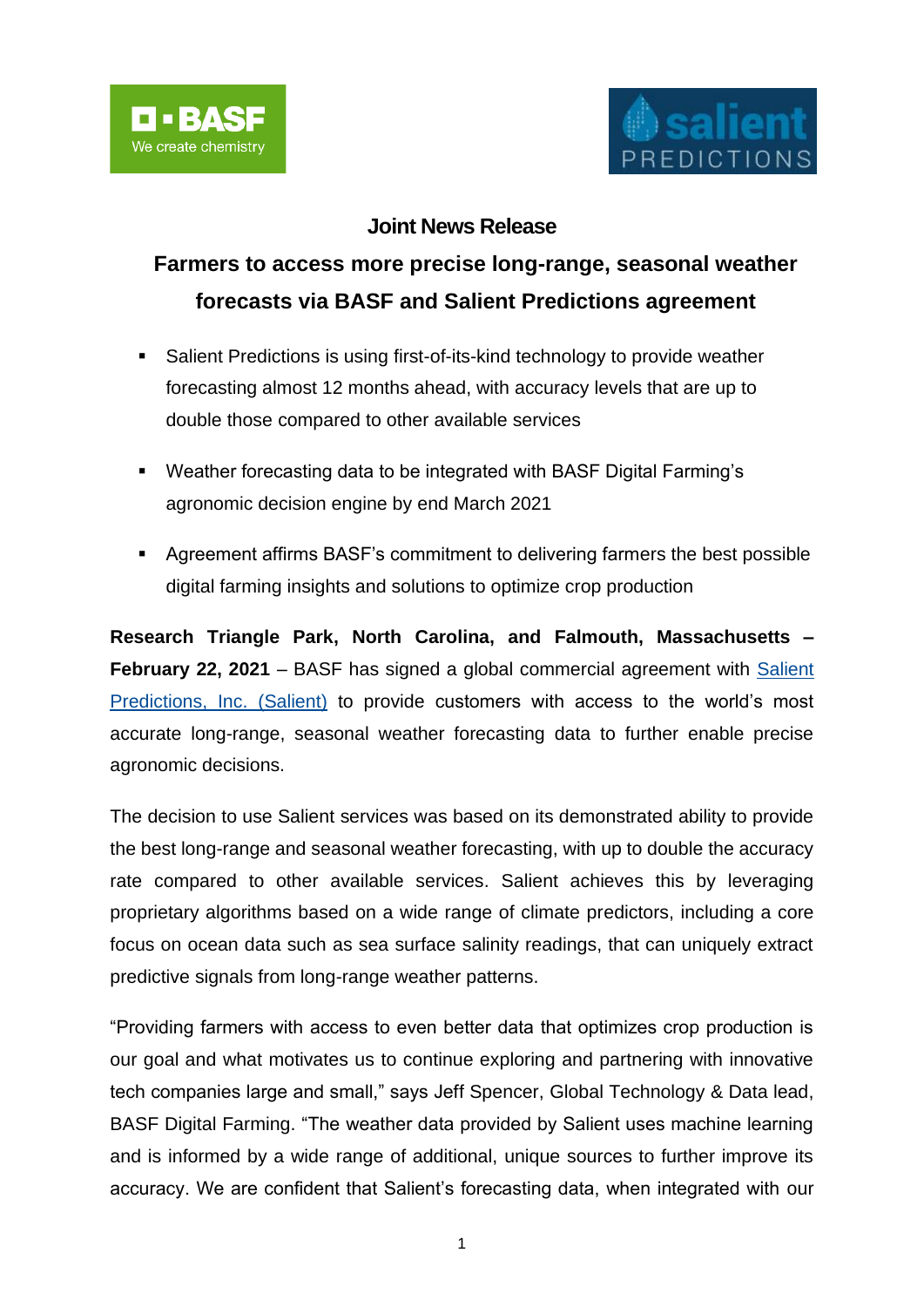advanced agronomic decision-making engine, will be of great benefit to farmers," concludes Spencer.

According to Dr. Raymond Schmitt, President and Co-Founder of Salient Predictions, ordinary weather forecasting model accuracy is good out to about 10 days, but then degrades to mostly a coin-flip, meaning 50%, at timescales beyond two weeks. "After years of research on the role of the ocean in the climate system, we have developed a unique suite of environmental parameters that, when combined with state-of-the-art machine learning techniques, enables vastly improved weather forecasts of temperature and precipitation from a minimum of three weeks up to a year ahead," says Dr. Schmitt. "The system has been proven superior in open competition and through a rigorous comparison with other products in decades of hindcasts. Better forecast accuracy is a critical tool for finding ways to drive resiliency and profit across industries, and to solve climate change challenges more broadly. We look forward to helping BASF Digital Farming customers better prepare for the vagaries of future weather."

Long-range and seasonal weather forecasting data provided by Salient Predictions will be integrated into BASF Digital Farming's agronomic decision engine by March 2021, with xarvio users expected to benefit by the end of this year.

## **Contact BASF Digital Farming: Contact Salient Predictions:**

Nathan Quigley **Dr. Raymond Schmitt** Specialist Media Relations **President** xarvio<sup>™</sup>, BASF Digital Farming GmbH Salient Predictions Inc. Mobile: +49 151 5519 3566 Email: [nathan-sean.quigley@xarvio.com](mailto:nathan-sean.quigley@xarvio.com) [rschmitt@salientpredictions.com](mailto:rschmitt@salientpredictions.com)

## **About BASF's Agricultural Solutions division**

With a rapidly growing population, the world is increasingly dependent on our ability to develop and maintain sustainable agriculture and healthy environments. Working with farmers, agricultural professionals, pest management experts and others, it is our role to help make this possible. That's why we invest in a strong R&D pipeline and broad portfolio, including seeds and traits, chemical and biological crop protection, soil management, plant health, pest control and digital farming. With expert teams in the lab, field, office and in production, we connect innovative thinking and down-to-earth action to create real world ideas that work – for farmers, society and the planet. In 2019, our division generated sales of €7.8 billion. For more information, please visit [http://www.agriculture.basf.com](http://www.agriculture.basf.com/) or any of our social media channels.